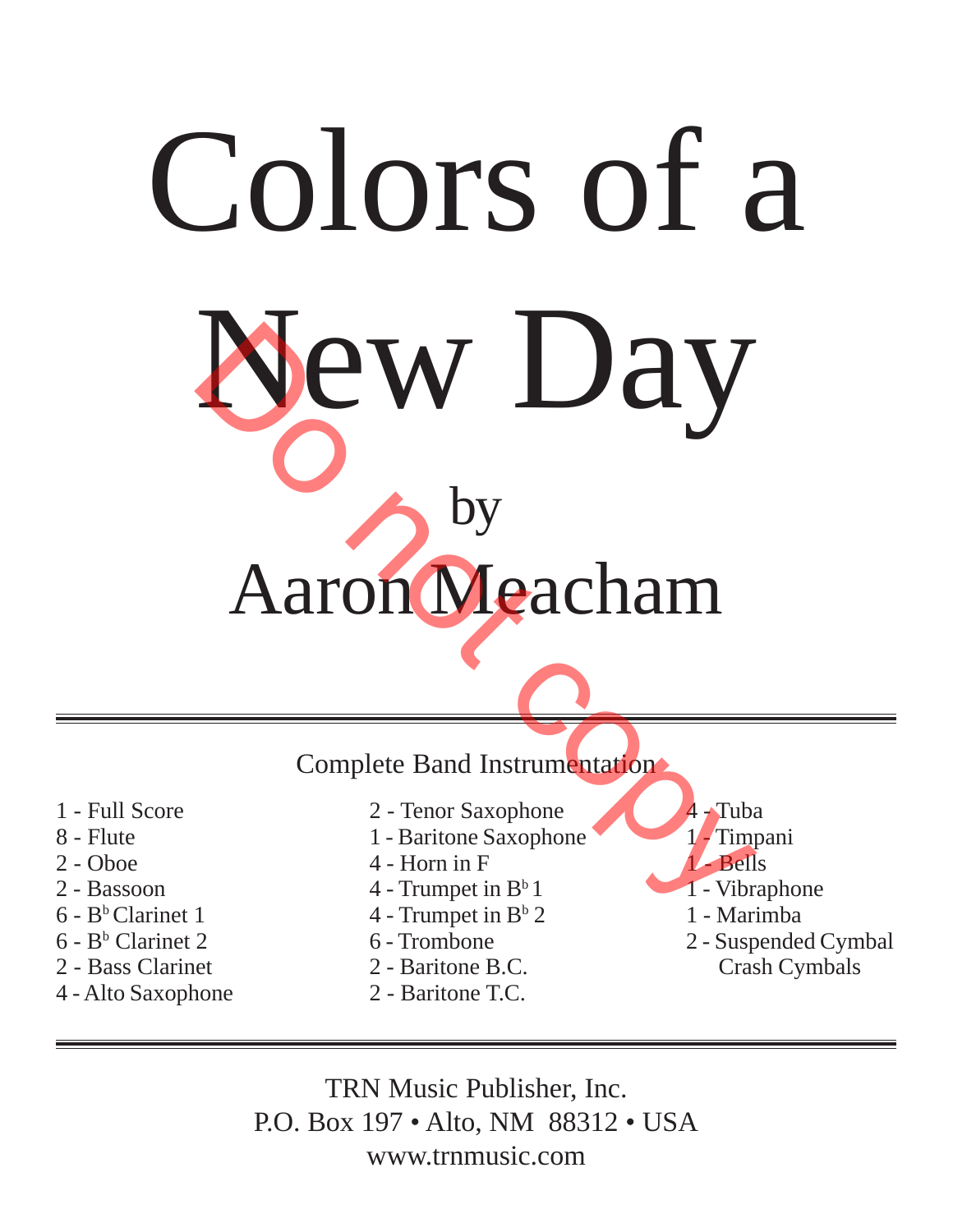## Colors of a New Day

#### **About the Music - - -**

 Originally written for piano, "Colors of a New Day" was a second round finalist in the state-wide "Project XL" arts competition in Indiana. The piece was also a finalist in the First Frank Ticheli Composition Contest in 2006. It was arranged for concert band in 2005 and first performed by the Madison Consolidated High School Concert Band in Madison, IN. "Colors of a New Day" was presented by Tim Holtan of the West Point Military Academy Band as part of the publication "Teaching Music Through Performance" at the 2008 Midwest Conference.

 "Colors of a New Day" is full of lyrical passages that should set well within the ranges with which most middle school or high school instrumentalists are comfortable. The accompaniment provides both a delicate harmonic structure for the melody and complementary counter-melodic material. For an additional source of variation the piece utilizes contrasting "chamber" ensembles, as the piece is based on just one original melody. nalist in the First Frank Ticheli Composition Conte<br>
1 for concert band in 2005 and first performed by<br>
1 High School Concert Band in Madison, IN. "Cole<br>
1 High School Concert Band in Madison, IN. "Cole<br>
1 High School Conc



**About the Composer - - -**

 **Aaron Meacham** is pursuing a B.S. in Physics and a B.A. in Music at the University of Kentucky. He is a euphonium student of Dr. Skip Gray and has studied composition under William Spencer-Pierce and Joseph Baber. In addition, Aaron is currently

a member of the University of Kentucky Wind Ensemble, Tuba-Euphonium Ensemble, and Wildcat Marching Band. Over the past few years Aaron has written and arranged pieces for piano, woodwind quintet, brass ensemble, and concert band.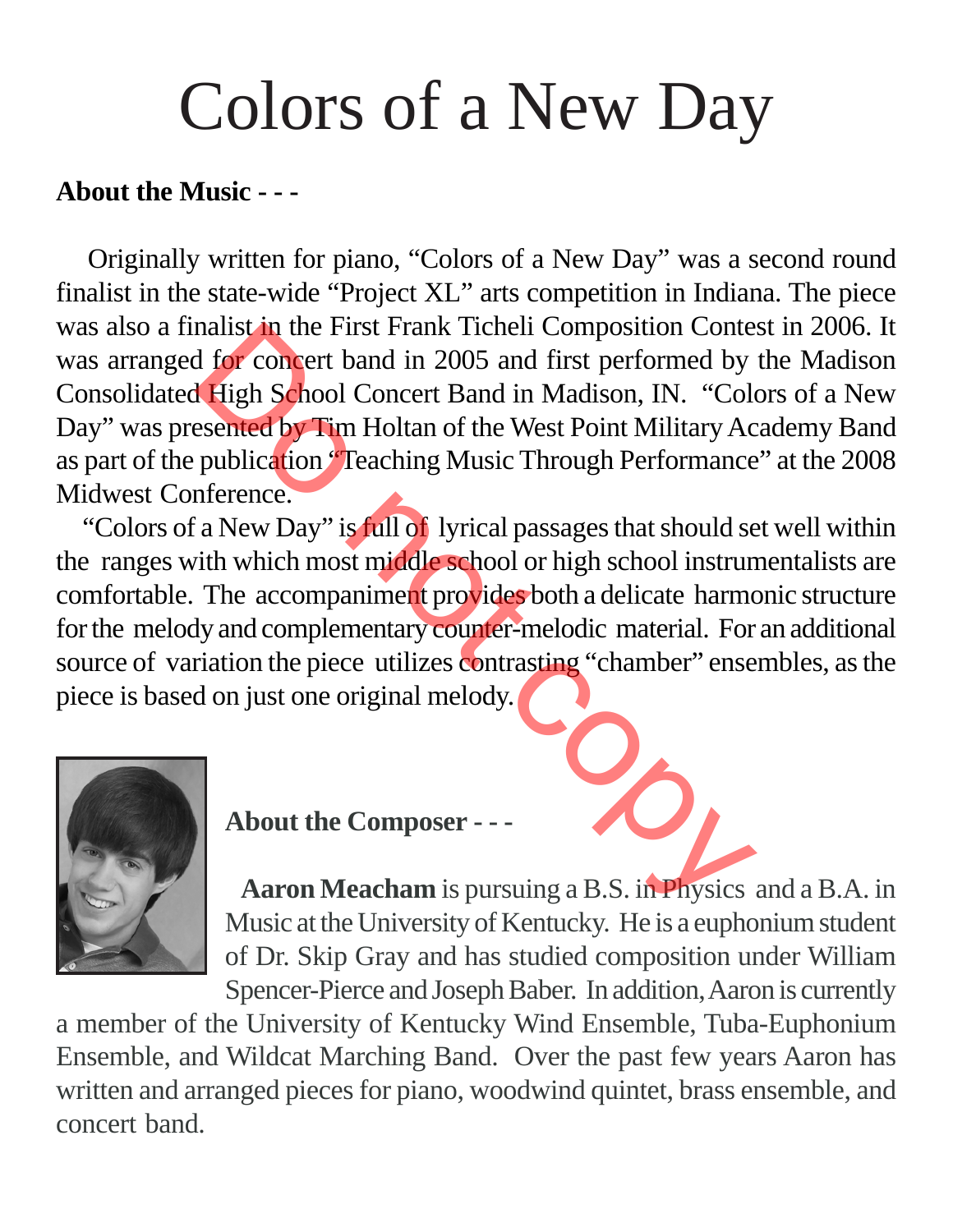#### **Colors of a New Day**



All Rights Reserved. International Copyright Secured. Printed in U.S.A.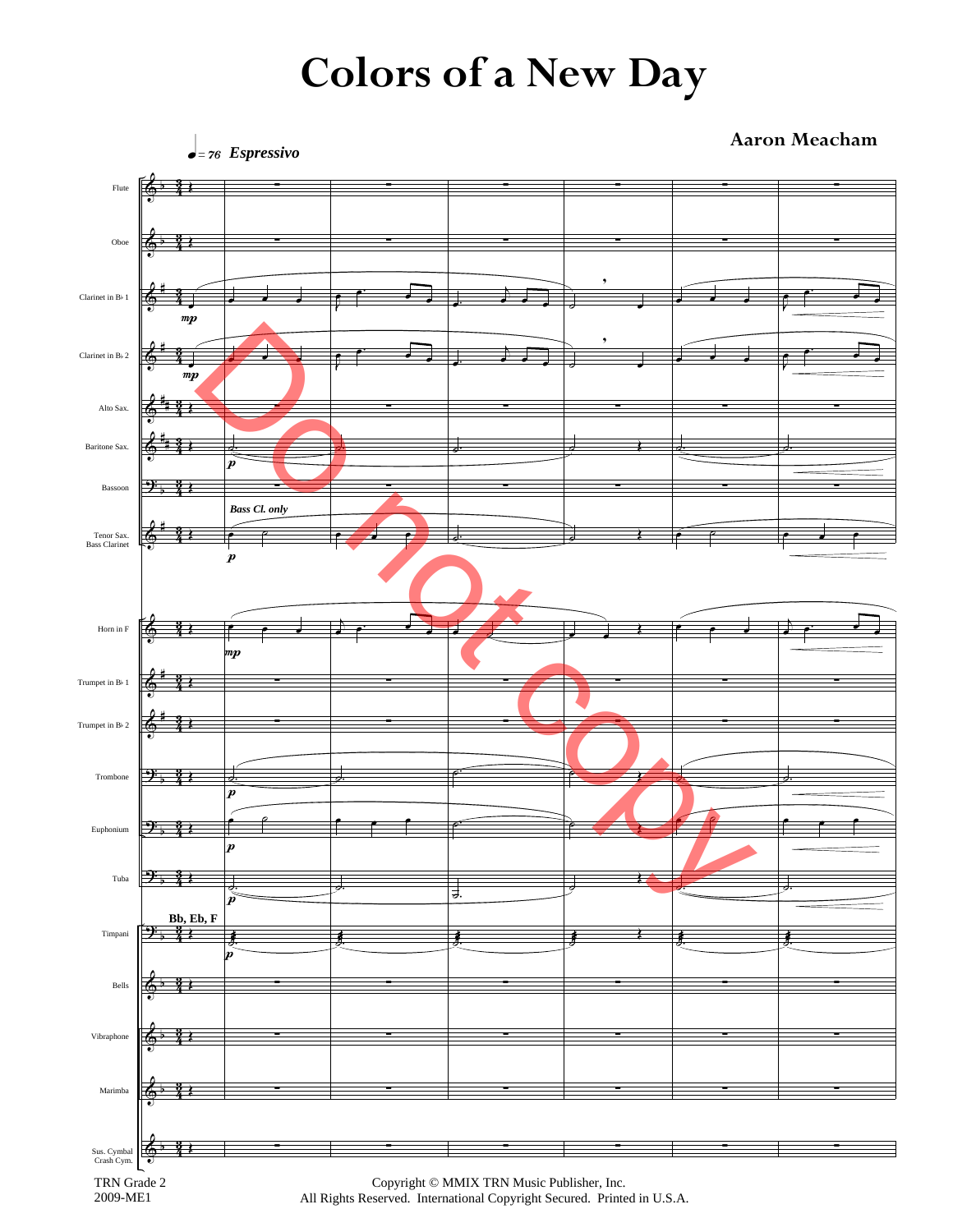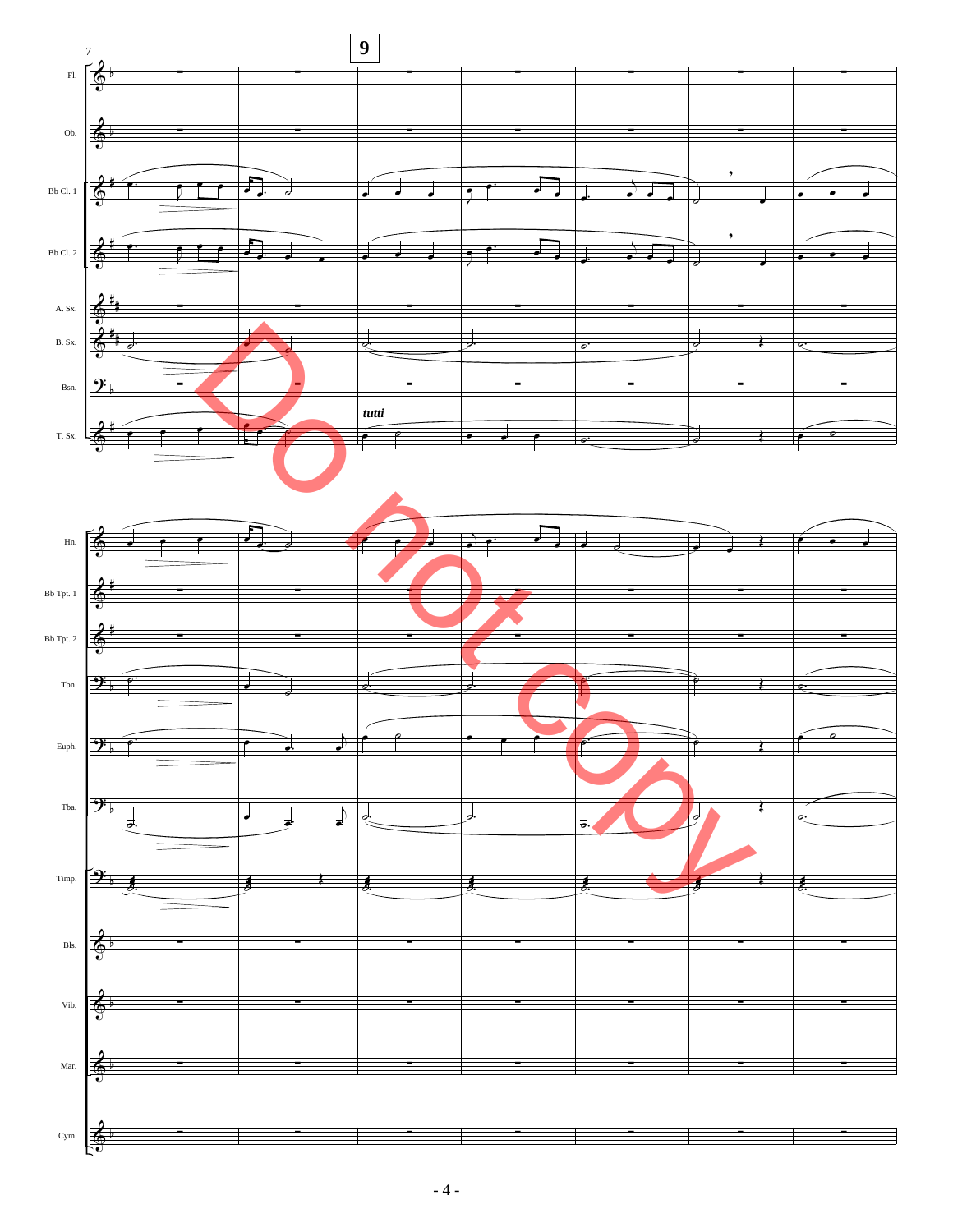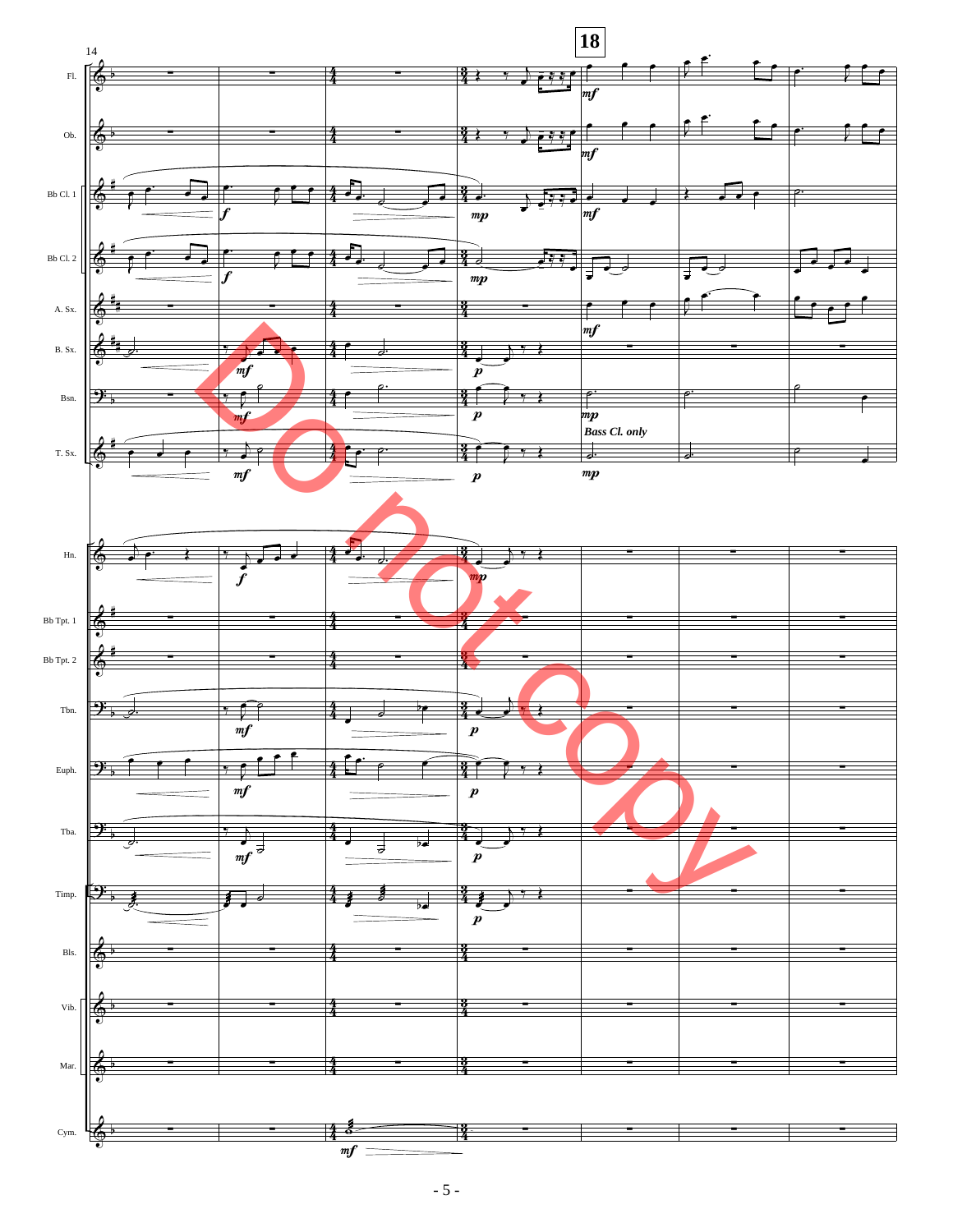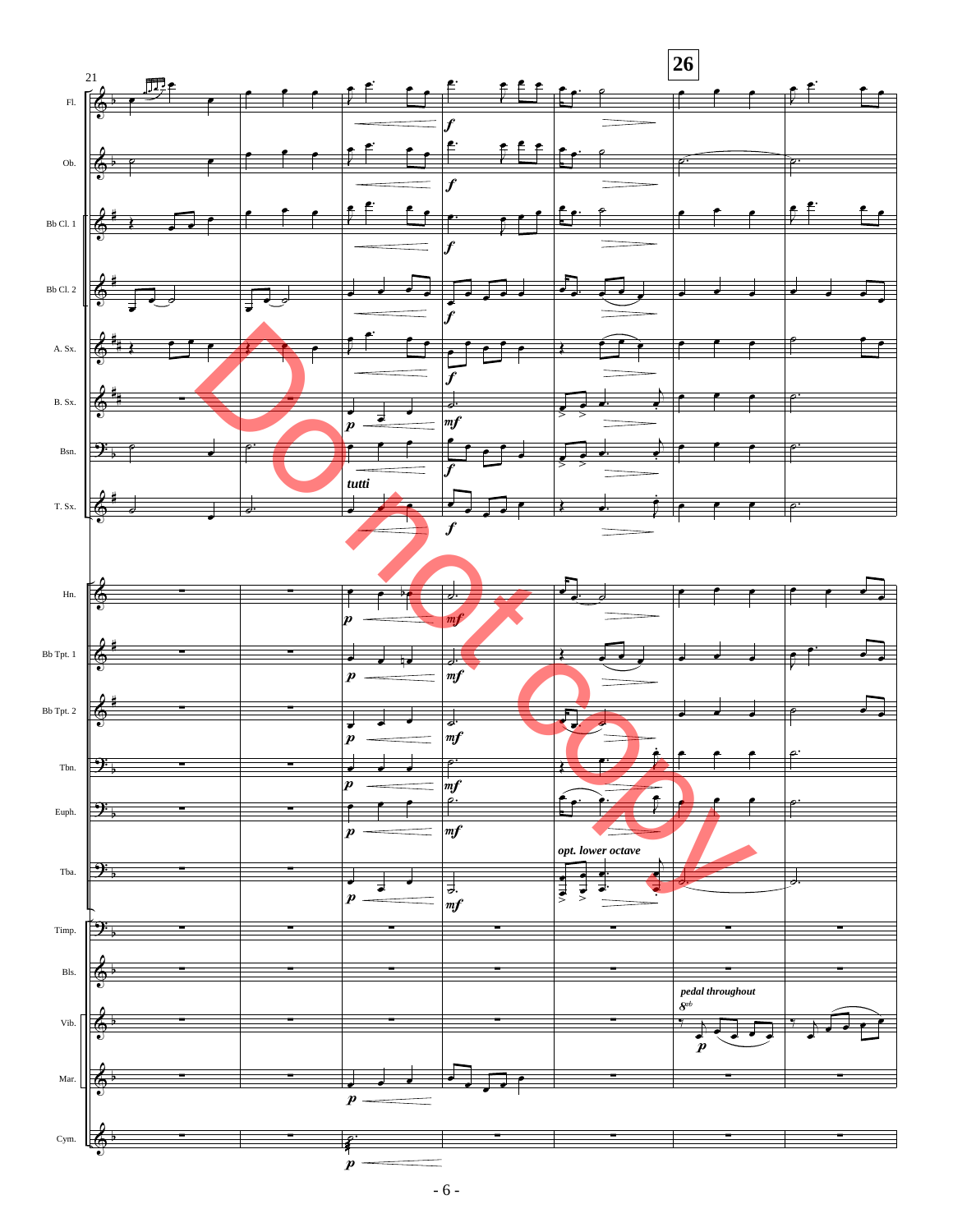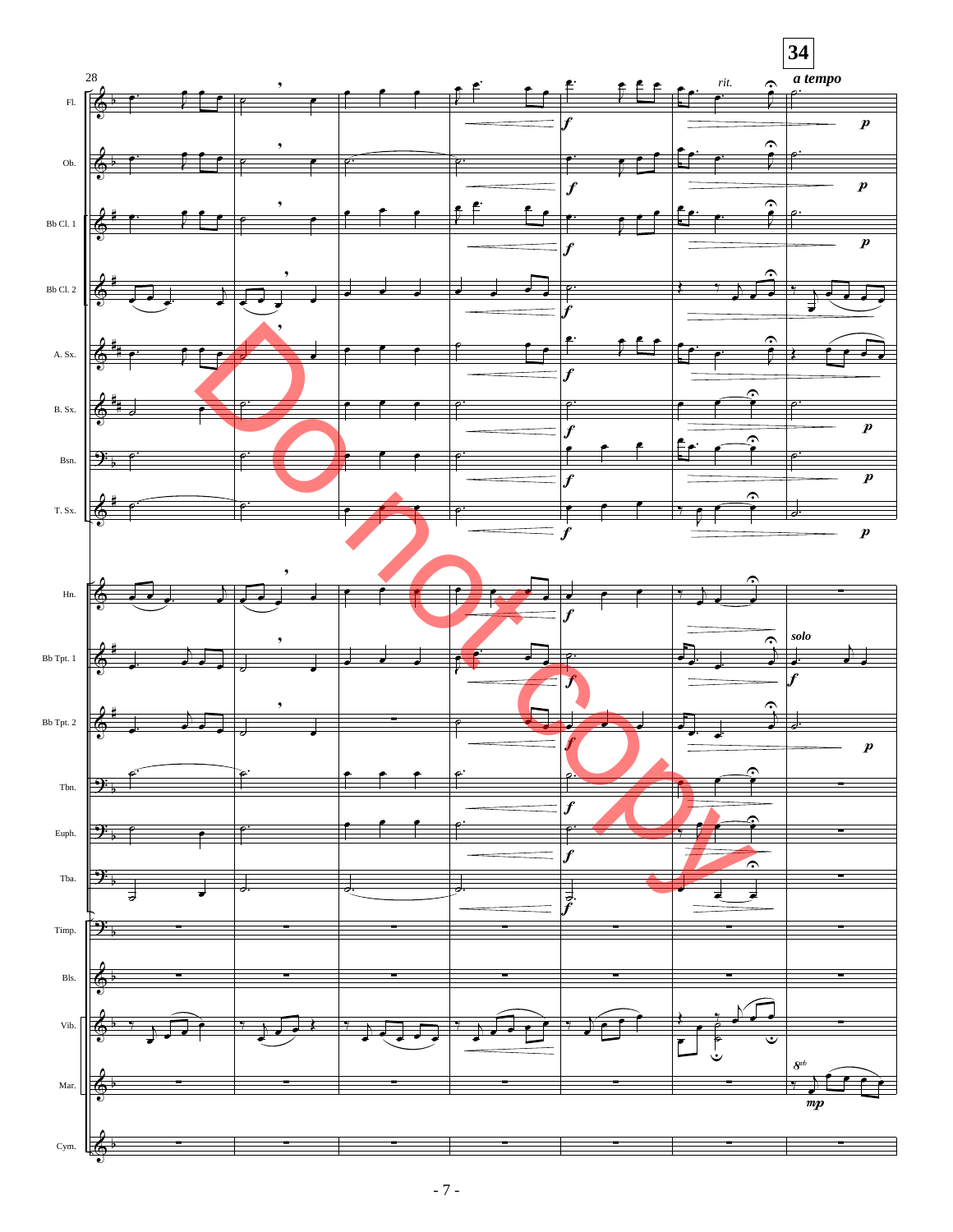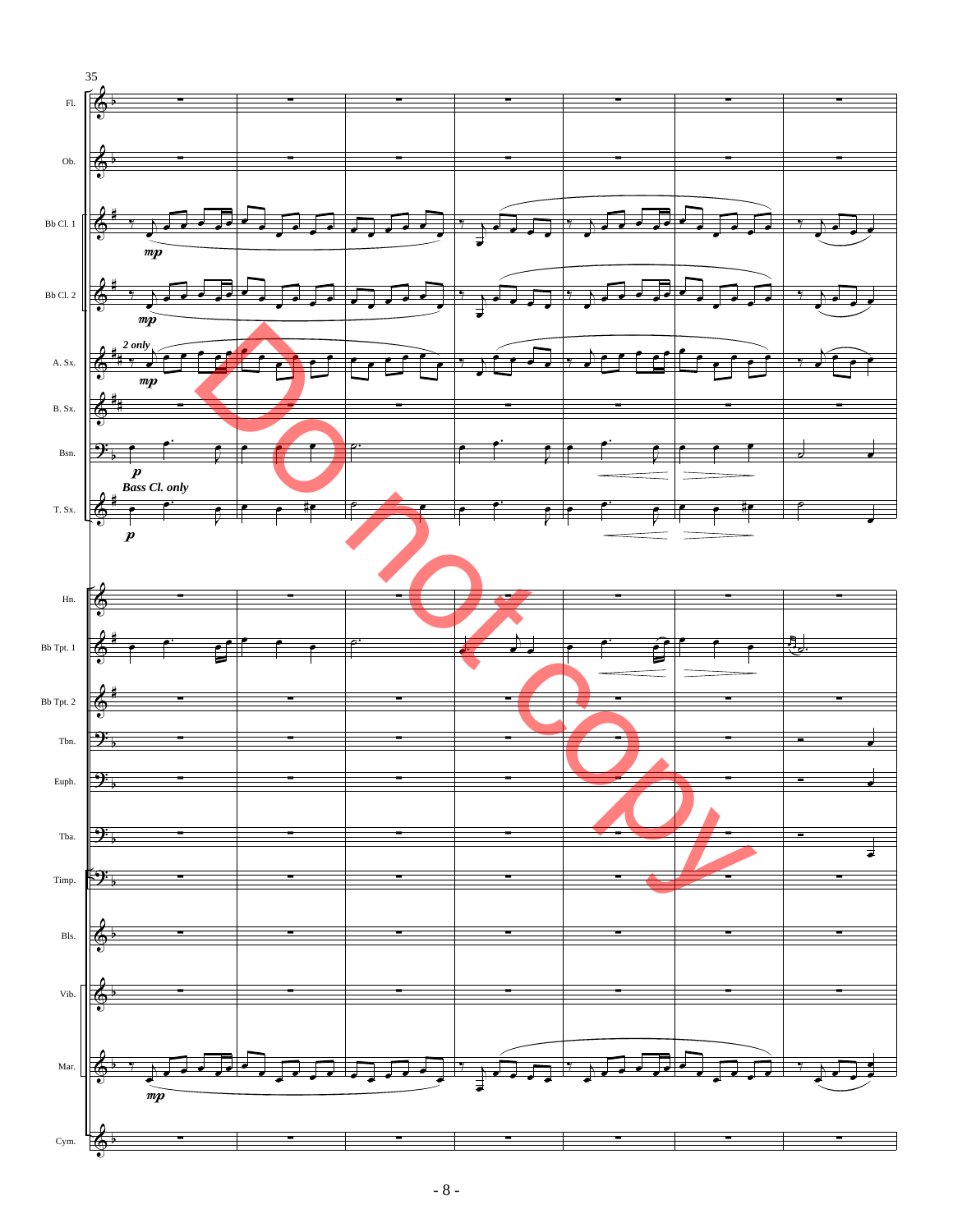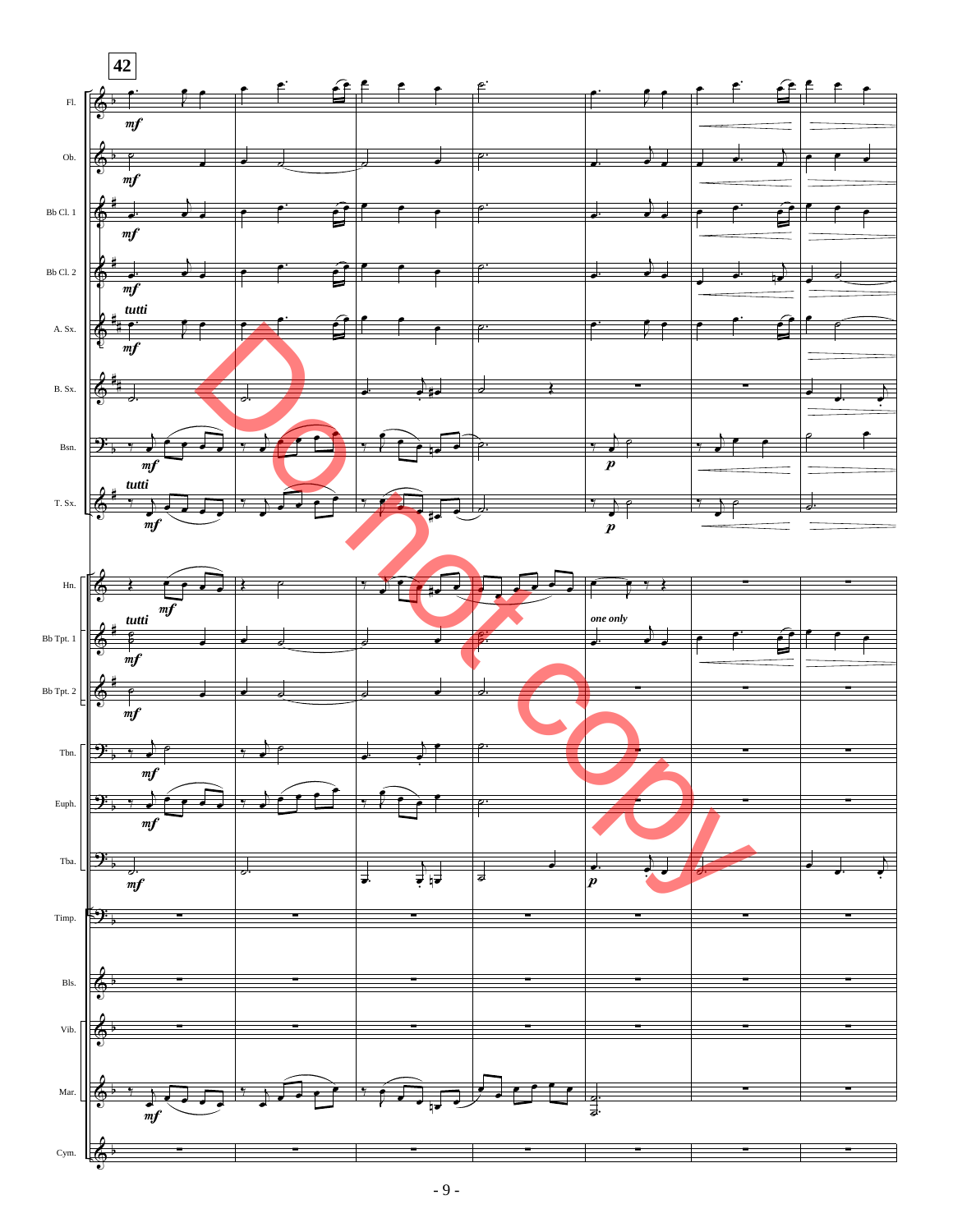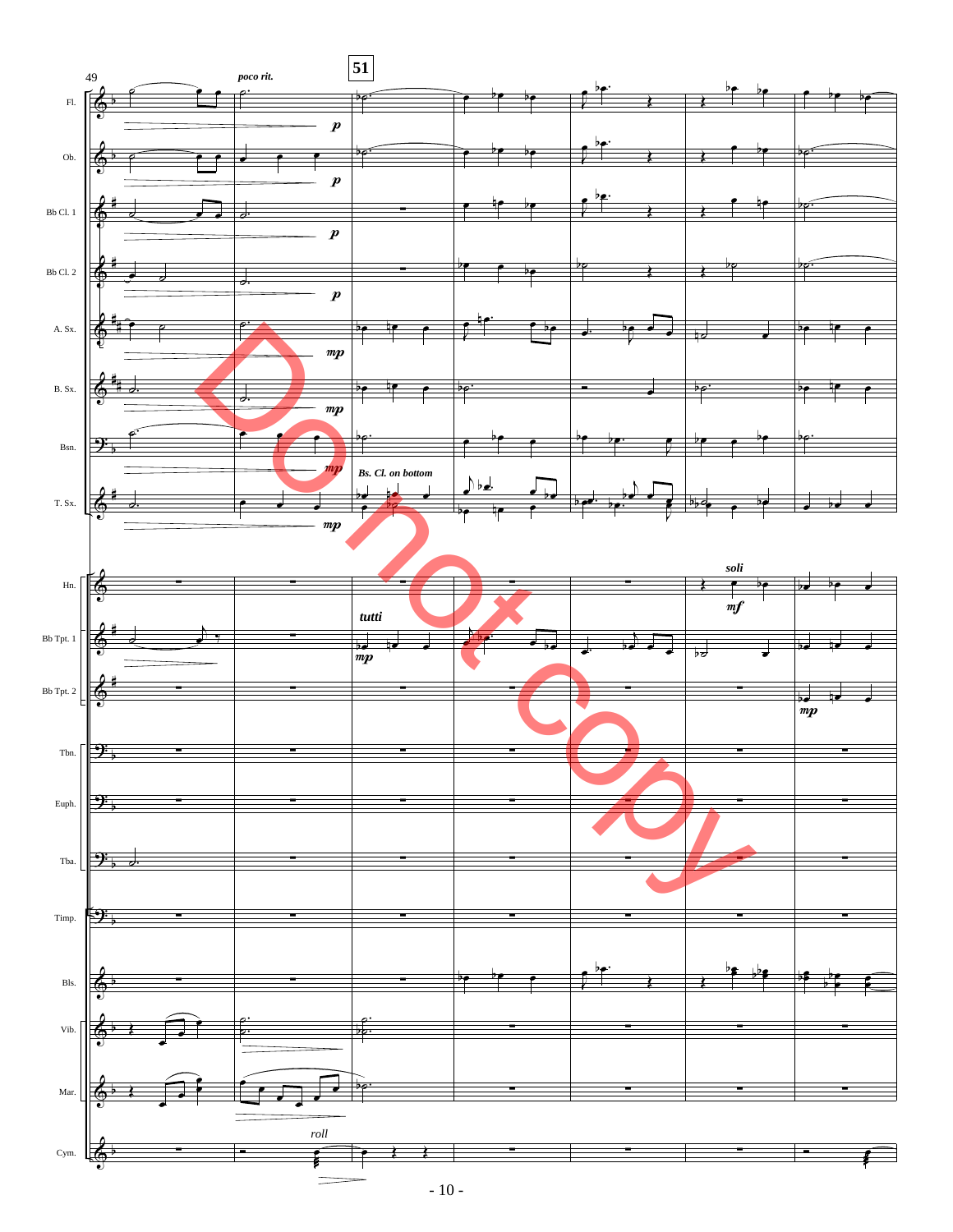